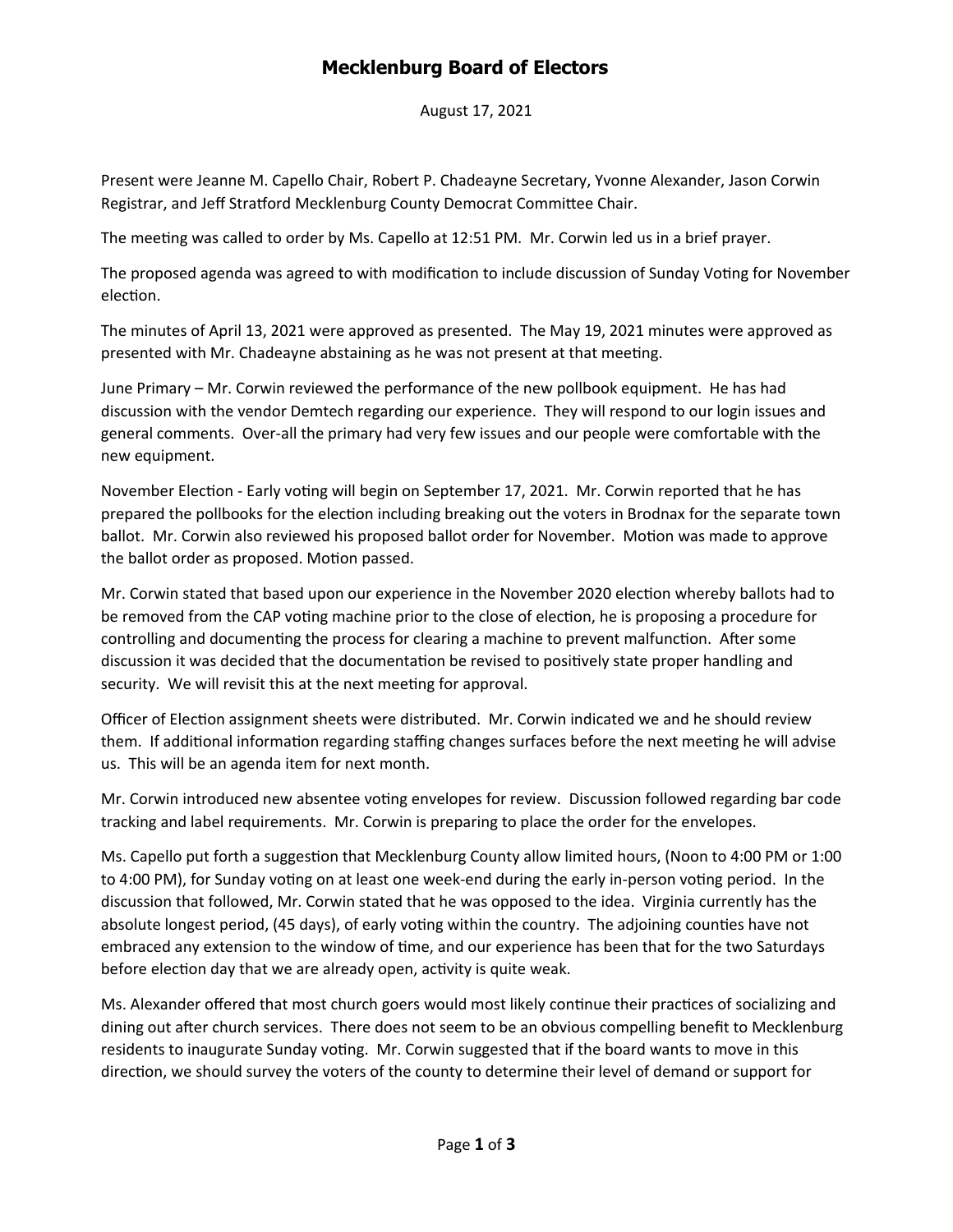## **Mecklenburg Board of Electors**

Sunday voting. He also cautioned that if Sunday voting is offered, it will be very difficult to eliminate it in the future, as the expectation will have been established.

Mr. Chadeayne raised a question regarding survey methodology and the degree of accuracy engendered in the type and format of any survey. If the objective is to conduct a survey to support a desired decision, then you simply select the vehicle and tailor the questions to obtain the desired result. On the other hand, it could be quite difficult to select the vehicle and design the questions to achieve a high degree of accuracy of responses across a broad spectrum of Mecklenburg County voters. Whatever we do, we have to have a high degree of confidence that the response matches the sentiment of the community. The last thing we need to do, is to make the wrong move and alienate the voters of the county.

By common consent the discussion on this topic was deferred to the next meeting.

NCOA – Cancellations, 310 voters were removed from our rolls because non-notice of change of address over two presidential elections. 93 address updates were also provided. Notification has been made to each political party.

Office Update – Mr. Corwin reported that he has received approval from the Attorney General's office granting authorization to relocate our CAP to the new office prior to the start of early voting. The Board of Supervisors has moved up our move date to comport with the new requirement in-law. Mecklenburg County was the first applicant to go through the waiver process with the AG's office. This means that our office re-location can proceed as planned. September 1, 2021 is the completion date for the move. Mr. Corwin has made contact with the media to advertise our relocation. Signage has been designed to announce the move to be placed at the former location with directions to the new office. The EB will tour the new location post meeting.

Mr. Corwin proposed a camera security system to be installed in the new office location. The board reviewed the proposal and moved to authorize the purchase and installation of the security system proposed. Motion passed.

Law Updates – New 2021 law books have been distributed. Revisions in law regarding curbside voting have gone into effect, requiring new signage at our precincts. Mr. Corwin proposes a generic sign with a single contact number. The office will have every precinct chief's cell phone number, so that when someone calls in, they will contact the chief to alert them that a voter is outside needing assistance. There will also be similar new signage for the new registrar's office and a dedicated parking spot in front to accommodate curbside voting.

Motion to approve the Office of Election sign. Motion passed.

There has been a revision to law requiring preprocessing of absentee ballots. This would entail the office opening each absentee ballot as it is received. Processing receipt into VERIS, which we have always done. Mr. Corwin has reached out to ELECT for clarification regarding the interpretation of law. Mecklenburg County has not had any issue with timely processing returned absentee ballots on election day. In addition, the county uses a ballot cure process to minimize common errors made by voters. Thus, Mecklenburg County has a very low rejection rate of absentee ballots. We will wait for an official response to our inquiry before considering implementing any change to our process for handling returned ballots and the counting of the ballots.